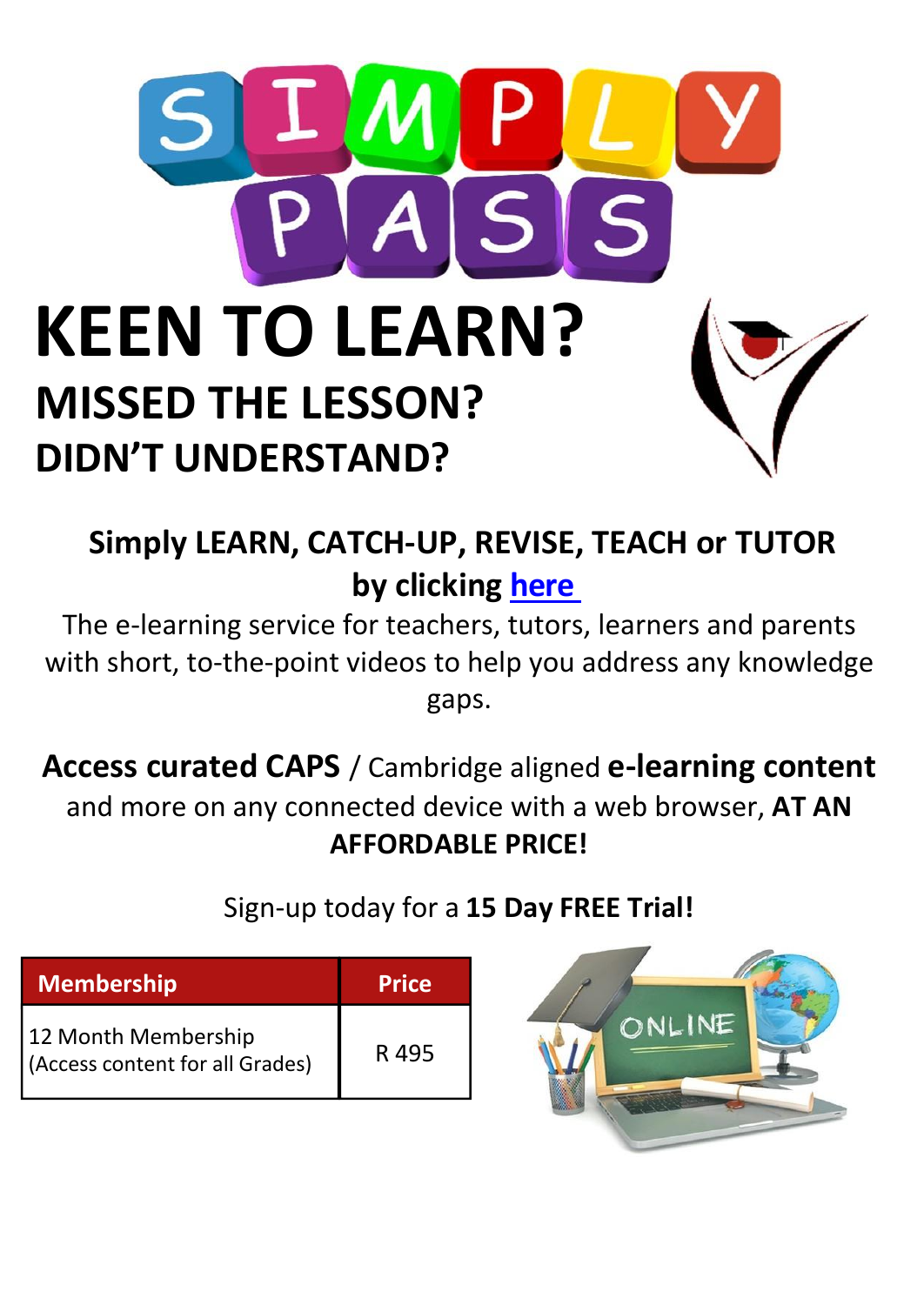**SimplyPass** is an online e-learning service suited to learners from early childhood through to Grade 12. E-Learning (electronic learning) is technology-assisted learning and teaching using a variety of digital media such as e-books and audio / video content. It allows learners to engage with material via nontraditional formats at their own pace.

SimplyPass has partnered with several publishers to deliver a comprehensive e-Learning content library including South African CAPS-aligned resources suitable for learning, catch-up, revision and teaching. It covers most subjects and school grades and has been developed by professional teachers who are experts in their field thus giving learners the ability to view and / or interact with content presented by different teaching professionals.

SimplyPass is a dynamic platform continuously evolving with new features and content. It will ultimately include assessments to identify strengths and weaknesses of learners and direct remedial interventions or advanced challenges to sharpen skills.

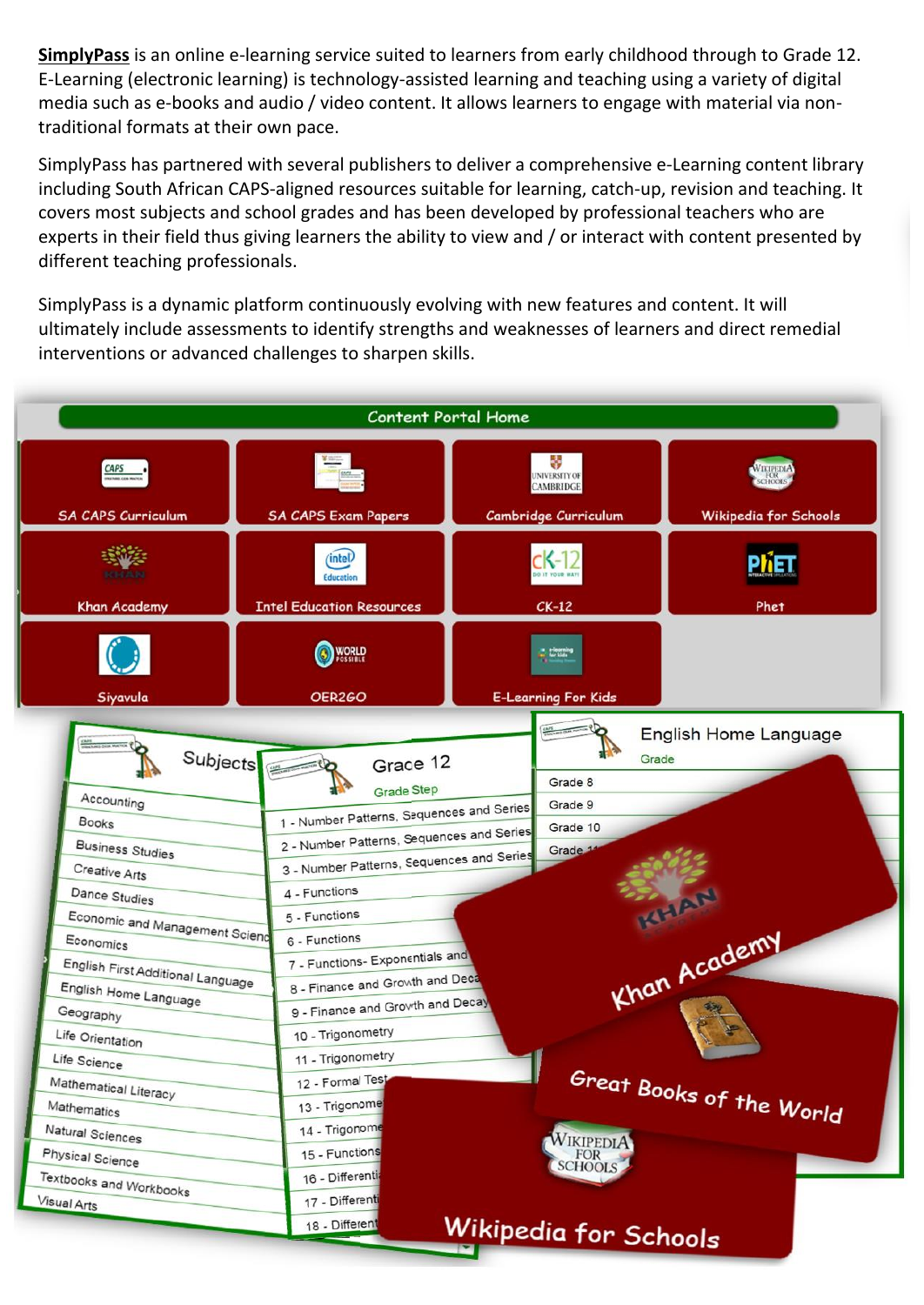:The SimplyPass e-Learning service is not tied to one curriculum or type of content. Flexibility throughonline access and downloadable content keeps learners learning.



**SA CAPS Curriculum** – The SA CAPS curriculum is covered in detail, down to grade step level across CAPS subjects from Accounting to Visual Arts.

**Cambridge Curriculum** – Access a range of free support materials. Over 10 000 schools in over 160 countries follow the Cambridge curriculum, recognized by universities and employers worldwide.

**Wikipedia for Schools** – A selection of articles from Wikipedia produced by international children's charity SOS Children.

**Intel Education Resources** – Created by educators, for educators. Designed to help teachers integrate technology effectively into their curriculum. Teachers gain the skills to make active use of technology in the classroom. For students ages 5 to 18.

**Khan Academy** - User's practice exercises, instructional videos, and a personalized learning dashboard that empower learners in all grades to study a range of subjects at their own pace in and outside of the classroom.

**CK-12 Foundation** – A library of online textbooks, videos, exercises, flashcards, and real-world applications for over 5000 concepts designed for flexible STEM focused learning.

**PhET Interactive Simulations** – Founded by Nobel Laureate Carl Wieman, PhET creates free interactive math and science simulations, based on extensive education research and engages students through an intuitive, game-like environment, exploration and discovery.

**Siyavula** – A range of textbooks and study guides for CAPS subjects: natural science, technology,mathematics, physical sciences and life sciences.

**OER2GO** – Open Educational Resources is a vast collection of educational modules ranging from Fantastic Phonics to MIT Scratch.

**ChildsPLAY** – ECD content for ages 0-4 and best-in-class curriculum-based learning for children ages 5-12 in Math, Science, Environmental skills, Computer skills, Health, Language and Life skills.